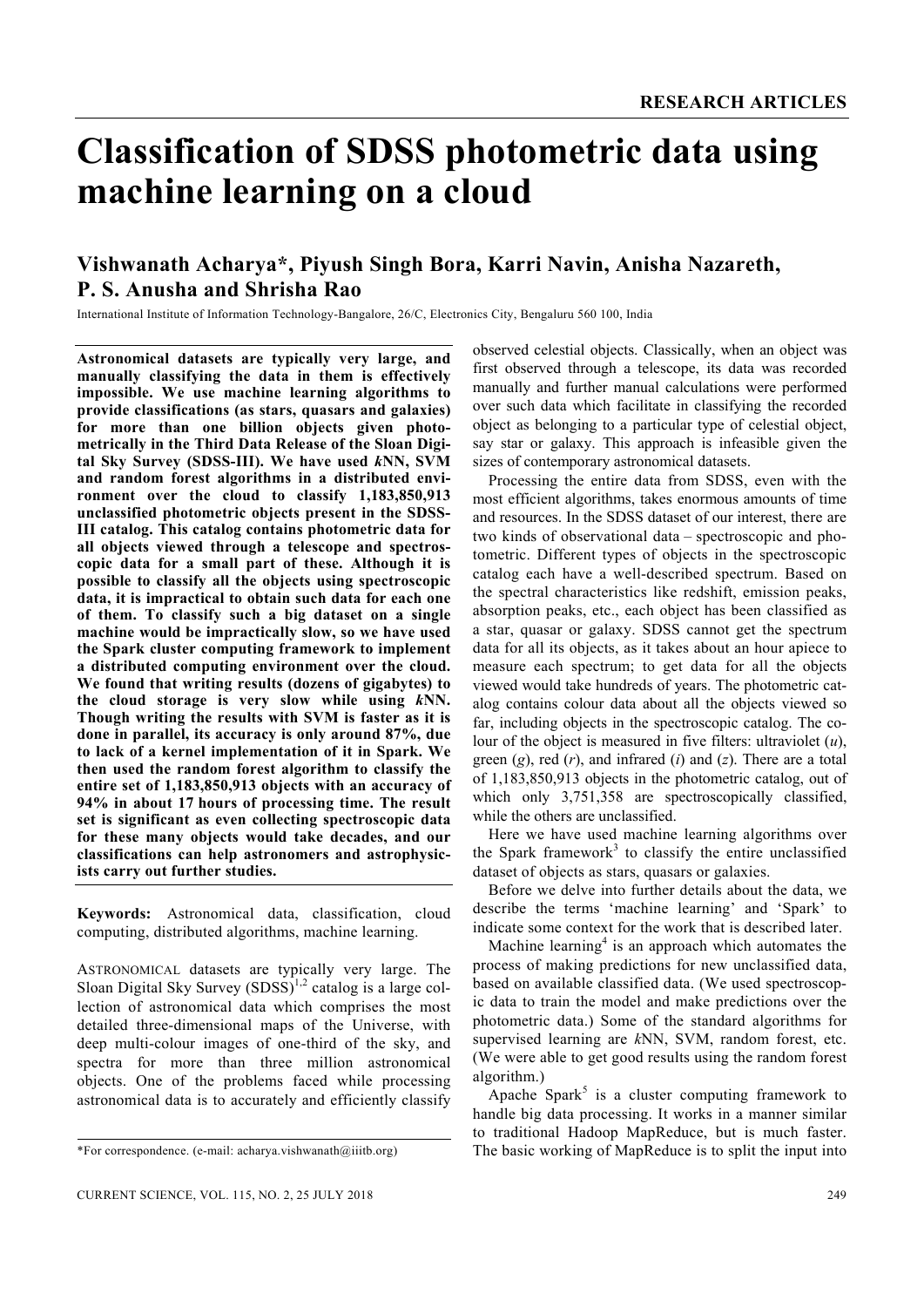several parts and run a program on these separate parts in parallel at once. Though Spark's functioning is similar to MapReduce, it is much faster than the Hadoop<sup>5</sup> because it uses the concept of resilient distributed datasets (RDDs), which reduces the number of read/write operations to disk. Spark stores the data in the form of an RDD and persists to disk only when necessary, which reduces read/write times and makes Spark a fast engine for largescale data processing. It is over 100 times faster than Hadoop MapReduce.

 We use the astronomical dataset available at SDSS. We utilize only the photometric data of the different classified objects (the objects are classified manually using their spectroscopic data) to train our algorithms, which we then use to identify quasars, stars and galaxies from the unclassified objects.

 In order to store such huge amounts of data and make them available across all platforms for accessing, they should be live always. For this purpose, we have used the cloud platform which not only provides the storage but also makes it easy to run programs over the data. Cloud computing is an all-in-one tool which provides computing services such as storage, networking, analytics, etc., over the internet.

Here we have used the Google Cloud<sup>6</sup> platform for our entire environment set-up. Google Cloud provides the infrastructure to run a complete machine learning project. It also frees the users from the overhead of managing and configuring networks. It provides the users with data analytics services to study and analyse the existing data. One such service that we have used is Google Dataproc, which allows the users to create and run Spark frameworks over the cloud. Using the features of Google Dataproc, we have set up our cluster environment. We have then created machine learning models from our training data and used those models to predict the class of each photometric object.

 Thus, with the help of machine learning and our cloud set-up, we could automate the entire process by bypassing the need of human intervention and automating the calculation part. Typically, the spectroscopic SDSS data are classified based on their  $u$ ,  $g$ ,  $i$ ,  $r$  and  $z$  parameters<sup>7</sup>. Using these parameters they measure the bivariate distribution of *r*\* luminosity with half-light surface brightness, intrinsic  $g^*$ – $r^*$  colour and morphology. Based on these measurements, each object is classified as a star, galaxy or quasar. This work would be time-consuming and slow when it has to be done for around 1,183,850,913 objects, were it not for the cloud set-up. Under such circumstances, the combined power of machine learning and distributed computing can become a boon to the astronomical community. Although machine learning algorithms automate the process of making predictions for new data, making predictions for the entire SDSS dataset in a single machine would take an inordinate amount of time. So in order to reduce the time, we have used

distributed computing, a computing model in which the operations are distributed among the different systems in a cluster to improve performance<sup>8</sup>. Spark is a distributed framework which is used for large-scale data processing. Initially we put in place a distributed set-up over the cloud using Spark framework. We then applied the random forest algorithm which yielded better results for both binary as well as multi-class classifications, when compared to *k*NN and SVM implementations of Spark. (We however describe the *k*NN and SVM implementations also, as they are standard algorithms and their implementations carry important lessons.)

 Classifying even a mere 500,000 objects (a tiny fraction of the photometric catalog) spectroscopically would have taken approximately 57 years using standard astronomical tools. However, with Spark over cloud using machine learning techniques, we were able to classify the entire dataset in less than a day with an accuracy of 94%. Both our source code and result data are available on the cloud (http://tiny.cc/astro-sdss and the result data at https://doi.org/10.6084/m9.figshare.5143255.v1). Therefore this approach would be of use to the astronomy community.

## **Related work**

There have been several efforts at using machine learning with astrophysics data; Zhang and Zhao<sup>9</sup> survey this domain well. Such efforts, however, have mainly focused on the problem of classifying relatively smaller datasets like the Supernova Legacy Survey (SNLS) dataset $10,11$ . The main focus of relevant existing work is to implement various machine learning techniques over a small dataset and identify the model which gives the best accuracy among them. In all such related works, attempts have been made to implement machine learning algorithms over a centralized system, without taking full account of scalability. As a consequence, though these efforts are generally successful on a small scale, they cannot be expected to work on complete, large datasets like SDSS-III.

 The objective in this study is twofold; first is the use of distributed processing techniques (unlike the centralized ones seen elsewhere<sup>12–15</sup>, which are not scalable); and the second is the classification of the entire SDSS-III dataset, rather than small fragments of SDSS or other astronomical data, as done elsewhere<sup>16</sup>. The basic techniques of machine learning are well known and used all over, but to run them at scale in a large distributed setting is what is done in this study.

#### **Problem formulation**

#### *Algorithms and dataset*

Our aim is to classify the entire SDSS-III photometric data into stars, quasars and galaxies. This in turn requires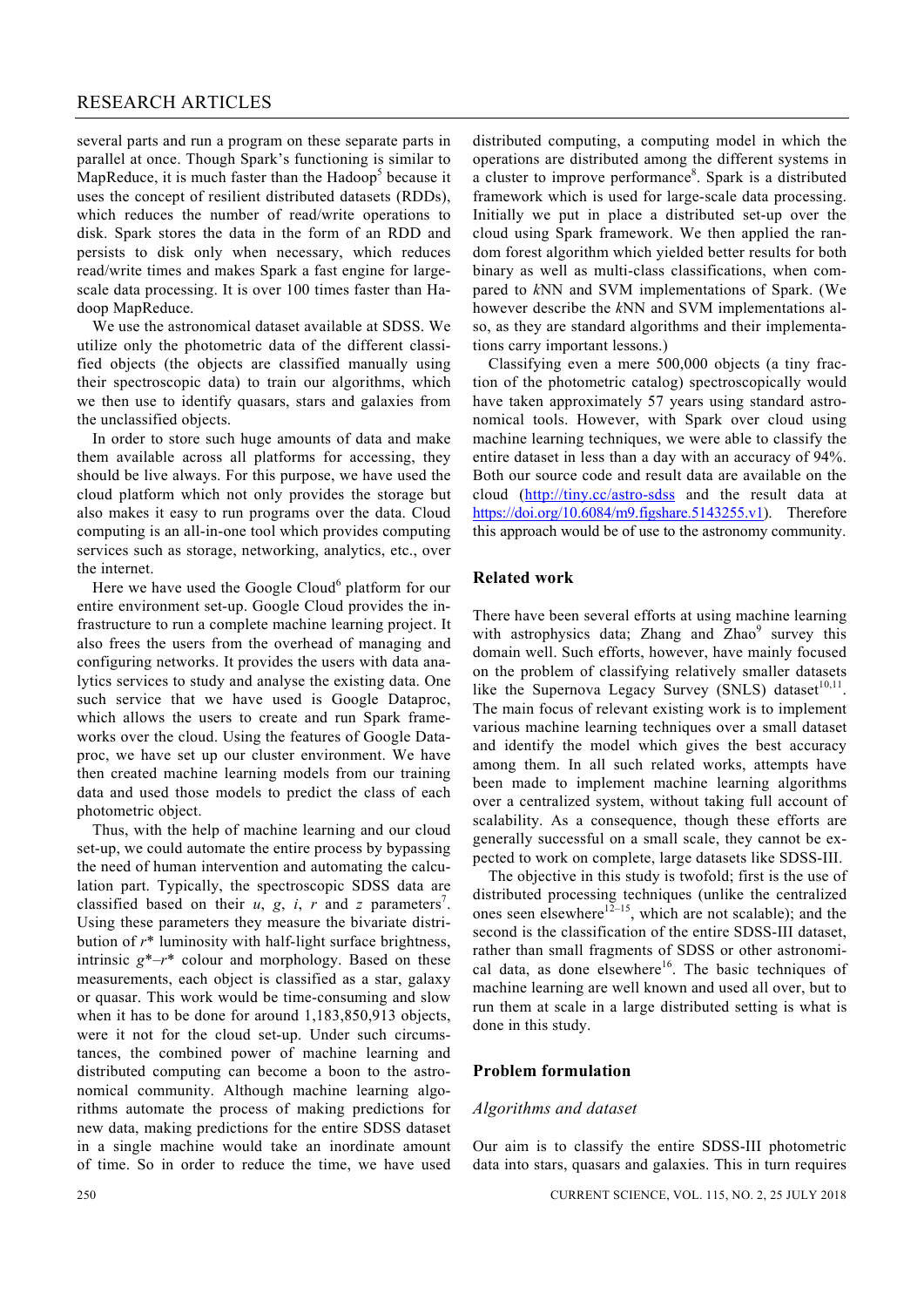us to set up a cloud environment and apply different machine learning classification algorithms to choose the best among them, which can classify the entire data accurately abiding by the evaluation metrics, within a reasonable amount of time. We have used certain standard evaluation metrics to measure the performance of the classifier. The entire result of this classification is shared, which is useful to the astronomical community or any independent researcher.

## **Distributed environment set-up**

The unclassified dataset from the SDSS III catalog is very large. To store such huge data and run machine learning algorithms for classification on local machines would require very high computing power, and a large data storage. To handle this issue we have used the Google Cloud services to set up a cluster for distributed computing, and the Apache Spark framework to distribute our jobs among the machines in the cluster.

#### *Cluster set-up over the cloud*

Google Cloud provides the Dataproc<sup>17</sup> service to process large quantities of data easily. It provides Apache Hadoop, Apache Spark, Apache Pig and Apache Hive services to handle large datasets. We have used the Apache Spark framework for cluster management over Google Dataproc. The steps that we have followed to set up a cluster and run Spark jobs over the cluster are: (1) Initially we set up a project over the cloud to use the Google Cloud services; (2) We created four instances, each of which had 7.5 GB RAM: one for master node and the remaining three for worker nodes; (3) These instances were used to set up a cluster using the Dataproc service of Google Cloud; (4) Cloud storage was used as common for storing training data, testing data and programs to be run on the cluster; (5) Using the Dataproc GUI, we could submit the jobs to the cluster using the Spark framework.

 Figure 1 shows the basic architecture of our Google Cloud environment. Spark programs run as independent sets of processes on the cluster, coordinated by the Spark-Context object in our main program. Spark acquires executor nodes of the cluster. It then sends the application code to these nodes and makes the executor nodes run the tasks in a parallel manner. Figure 2 shows an overview of Spark cluster management.

# *Data collection from SDSS catalog*

The data used were obtained from  $SDSS<sup>1,2</sup>$ . The data are of two kinds: spectroscopic and photometric. The spectroscopic data were taken from the DR12 (Data Release

CURRENT SCIENCE, VOL. 115, NO. 2, 25 JULY 2018 251

12) Spectroscopic Catalog, and the photometric data from the DR12 Photometric Catalog<sup>18</sup>.

 The classified data from the Spectroscopic Catalog have the following format:

```
ObjID, class, u, g, r, i, z
where ObjID is the unique object ID.
```
The unclassified data, from the Photometric Catalog, has the following format:

```
ObjID, class = null, u, g, r, i, z
where ObjID is the unique object ID.
```
The SDSS database contains two main tables which are of interest to us: SpecObj and PhotoObj. The SpecObj table contains spectroscopic data (including the class) of spectroscopically classified objects, and the PhotoObj table contains photometric data (the colour data) of all identified objects. The SpecObj table contains a small subset of the objects in the PhotoObj table (those that have been classified). The SQL query used to retrieve our training data is as follows:

```
SELECT p.objID, s.class, p.u, p.g, 
p.r,p.i, p.z FROM SpecObj AS s JOIN 
PhotoObj AS p ON s. bestObjID = p. 
objID WHERE (p.type = 3 OR p. 
type = 6).
```
Table 1 shows the result format of the above query.

 This query does a full join between the SpecObj and PhotoObj to get the classes and colours of all the objects



Figure 1. Google Cloud environment.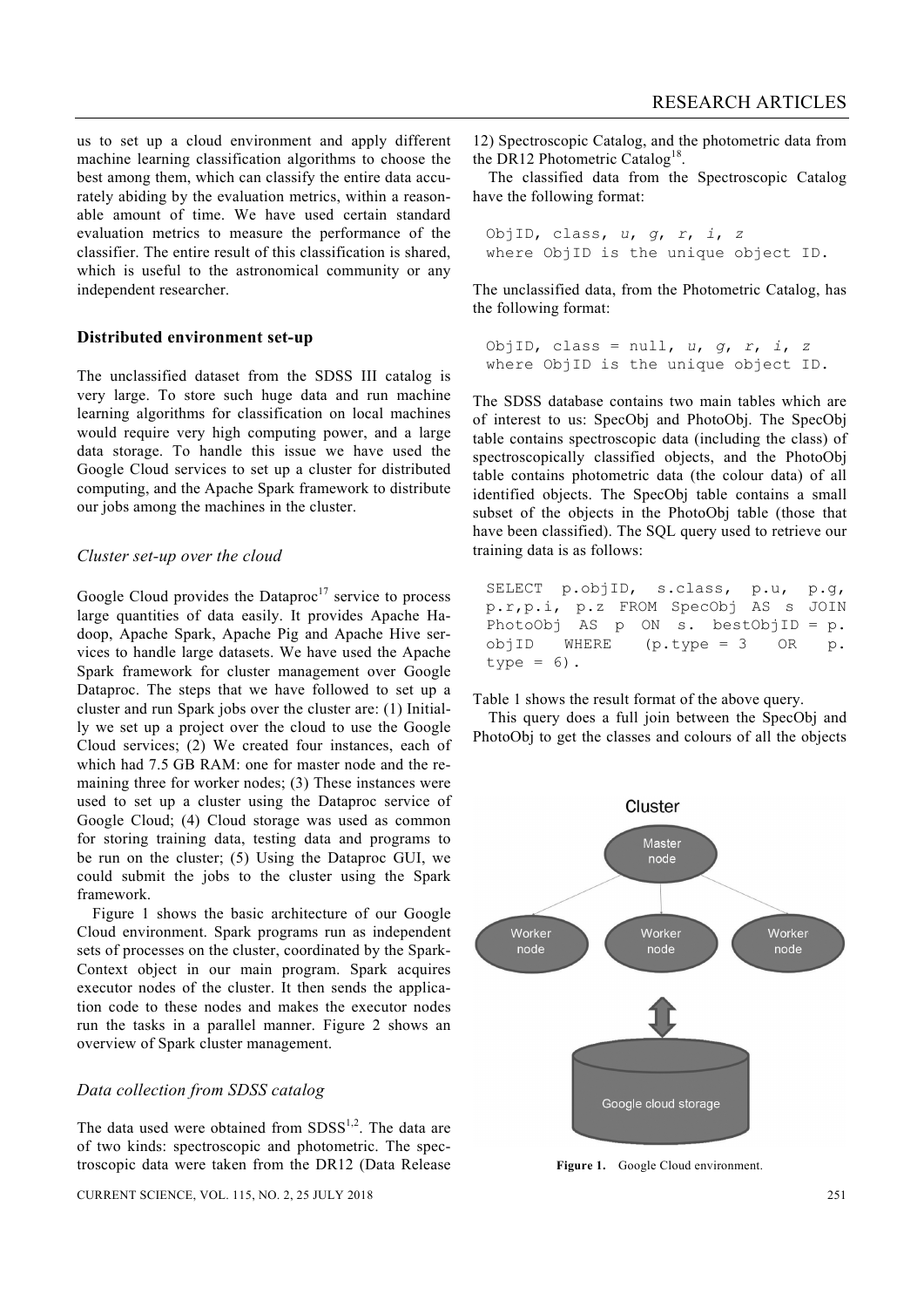# RESEARCH ARTICLES



**Figure 2.** Spark cluster management.

| Table 1. | Training data |  |
|----------|---------------|--|
|          |               |  |

| Object ID                                                         | Class                                  | u                                |                                  |                                  |                                  | z                                |
|-------------------------------------------------------------------|----------------------------------------|----------------------------------|----------------------------------|----------------------------------|----------------------------------|----------------------------------|
| 1237645879551000764<br>1237645879551066262<br>1237645879562862699 | <b>GALAXY</b><br>GALAXY<br><b>STAR</b> | 18.55396<br>17.20153<br>19.28224 | 25.91849<br>19.41061<br>18.95554 | 19.23725<br>17.58132<br>19.03111 | 20.98709<br>19.41061<br>20.14984 | 18.41879<br>16.90159<br>18.78287 |
| 1237645879580098737                                               | OSO.                                   | 20.11118                         | 19.53674                         | 20.00373                         | 20.19055                         | 19 36661                         |

**Table 2.** Testing data

| Object ID           | и        | g        |          |          | z        |
|---------------------|----------|----------|----------|----------|----------|
| 1237645943435034783 | 18.55396 | 25.91849 | 19.23725 | 20.98709 | 18.41879 |
| 1237645943435034775 | 17.20153 | 19.41061 | 17.58132 | 19.41061 | 16.90159 |
| 1237645943434969150 | 19.28224 | 18.95554 | 19.03111 | 20.14984 | 18.78287 |
| 1237645943433396364 | 20.11118 | 19.53674 | 20.00373 | 20.19055 | 19.36661 |

in SpecObj. The query used to retrieve our testing data is as follows.

SELECT p.objID, p.u, p.g, p.r, p.i, p.z FROM PhotoObj AS p LEFT OUTER JOIN SpecObj s ON p. objID = s. bestObjID WHERE (p. type = 3 OR p. type = 6) AND s. class is NULL.

Table 2 shows the result format of the above query. This query does a left outer join between the SpecObj and the PhotoObj to get the colours of all the objects in PhotoObj where the class is null.

### *Implementation of kNN and SVM over the data*

Our initial approach was to run the *k*NN and SVM algorithms using Spark distributed framework. These algorithms did not give the best results, but we report these negative outcomes as they are of interest.

The  $kNN<sup>4</sup>$  algorithm classifies a new data point based on the majority of the classes of the *k* nearest training samples to that data point. In our case, the attributes of the object are colours and based on the majority of colours near the data object, the algorithm decides the class of each object.

 There is no direct implementation of *k*NN in Spark, so we implemented distributed *k*NN over Spark using the scikit-learn library<sup>19</sup>. The basic steps to implement distributed *k*NN over Spark are as follows.

- Create a Spark context for the program.
- Read the training data from cloud storage and store it as an RDD object.
- For each of these objects compute features as *g*–*r*,  $u-r$ ,  $r-i$ ,  $i-z$  and store them as an RDD object.
- Convert this RDD object to a stack of numpy tuples<sup>20</sup>.
- Create a dataframe to store all the classes corresponding to the respective objects.
- Using scikit-learn, create a *k*NN model using features and classes obtained in steps 4 and 5.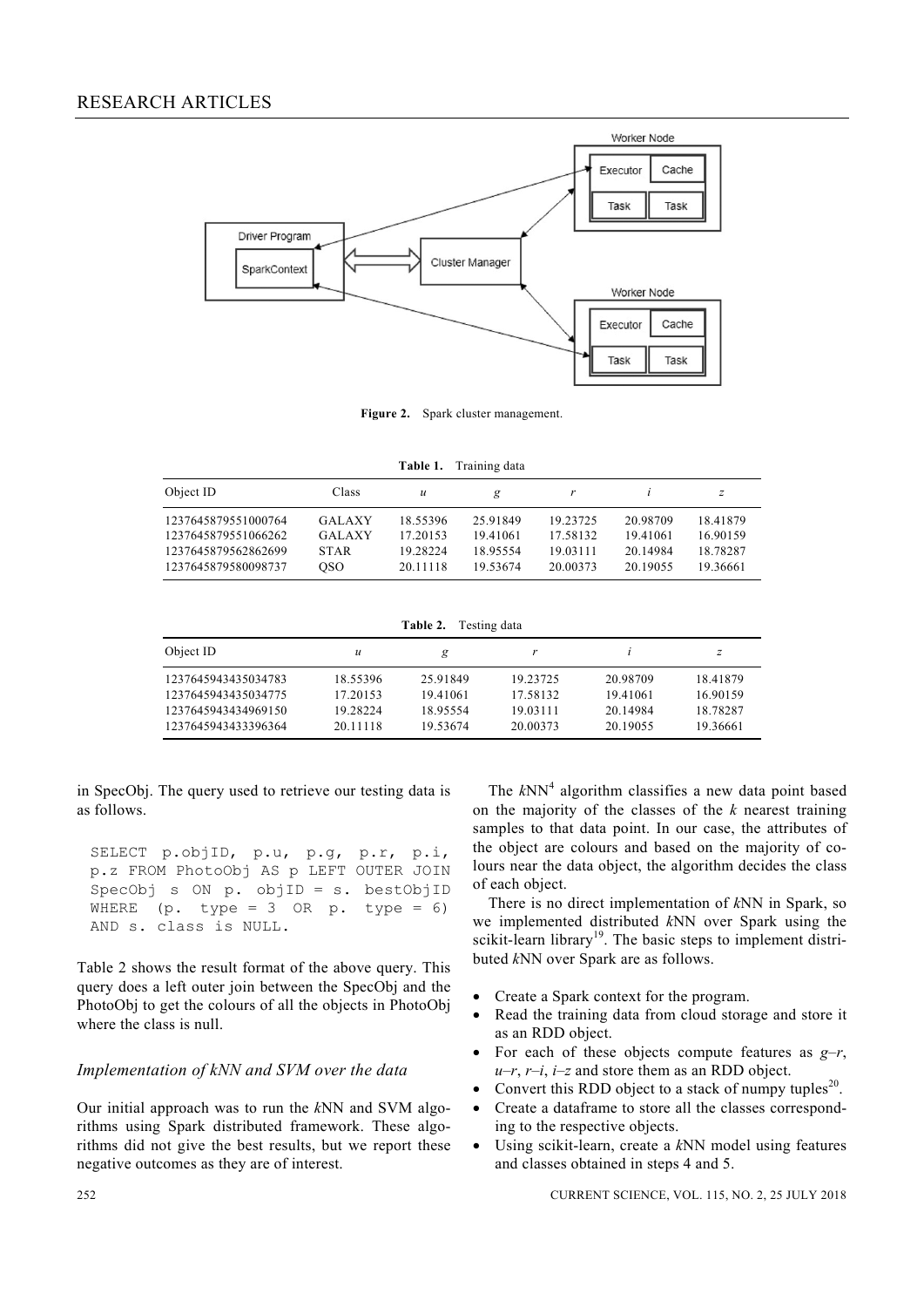- Create a corresponding broadcast object for the model to distribute the job.
- Read the testing data from cloud and perform steps 2 and 3.
- Using the broadcasted model, predict the class of each object in a parallel manner.
- Finally write the results onto cloud storage.

There were some problems with this *k*NN implementation. First, the accuracy was not satisfactory, as it was around 87%. Due to data conflicts between scikit-learn and Spark, the writing operation was taking linear amount of time, which would have required a month to classify the entire SDSS III data.

We then used  $\text{SVM}^4$  for binary classification of SDSS data. The basic concept of SVM is to construct a hyperplane based on the training dataset. It then uses this model to classify the dataset based on which side of the hyper plane the test data belong. According to SVM, there are two groups of data. If the data points are separable by drawing a straight line with all points of one class on one side of the line and all the points of other class on the other side, then such data are linearly separable. For those data which are not linearly separable, they are transformed to higher dimensions using kernel functions to make them separable at higher dimensions. The Spark implementation of SVM is linear<sup>21</sup>. It is based on the loss function formulated by hinge  $loss^{22}$ .

 As our data were not linearly separable, the linear SVM of Spark did not give satisfactory results and the accuracy was also around 87%. Though the issue of writing the results to the cloud in parallel was solved using SVM, the accuracy was still not satisfactory. Due to lack of a kernel implementation of SVM in the Spark framework, we were not able to improve the accuracy of the SVM model to more than 90%.

#### **Random forest implementation**

#### *Random forest algorithm*

Random forests are ensembles of decision trees $^{23}$ . Decision trees build classification models in the form of tree structures. A dataset is broken down into smaller and smaller subsets, while at the same time an associated decision tree is incrementally developed. The final result is a tree with decision nodes and leaf nodes. A decision node has two or more branches. Each leaf node represents a classification or decision. It constructs the tree using an information-theoretic entropy function. The entropy function represents the information gain of each of the data points.

 The internal unit model used in the random forest algorithm is that of a decision tree. The random forest algorithm builds a set of decision trees separately. The algorithm produces different trees by injecting some randomness in the construction of each decision tree. It then combines the predictions of each tree to predict the final class of the object, which reduces the variance and improves the performance of the predictions made on the test data.

### *Reasons for choosing the random forest algorithm*

The random forest algorithm not only gives good results for binary classification, but it also can be extended for multiclass classification<sup>23</sup>. It does not require feature scaling. The algorithm is capable of capturing nonlinear information inherent in the data. Additionally, it can capture feature interactions.

#### *Training data and parameters used*

Here we have used pySpark implementation of random forest over the Google Cloud environment<sup>3</sup>. The parameters used for training decision trees are *g*–*r*, *u*–*r*, *r*–*i*, *i*–*z*. These parameters along with the 500,000 classified objects are given as input to the algorithm to build a set of decision trees. This training of multiple decision trees is done in parallel with the use of the Spark framework.

#### *Model construction*

The master node of the cluster fetches the training dataset from the Google Cloud storage and stores it as an RDD object inside the Spark context. Using this RDD object, it then distributes the training job to all the worker nodes in the cluster to produce the final model. For distribution of jobs within the cluster, the map function of pySpark is used. During this training process, the algorithm attempts techniques like sub-sampling of the original dataset at each iteration and considering different random sets of features to split on at each tree node, to inject randomness in the construction of decision trees. We have used this algorithm for both binary classification and ternary classification of SDSS data. For binary classification, each training object is labelled as 0 for quasar and 1 for non-quasar objects. The same approach is followed to classify into other types such as stars and galaxies. For ternary classification, training objects are labelled as 1 for quasars, 0 for stars and 2 for galaxies.

# *Final prediction*

Prediction of objects classes is done by aggregating the results from all decision trees. The class of an object is decided based on majority voting. Each tree prediction is counted as a vote for one class. The class is predicted to be that which receives the most votes.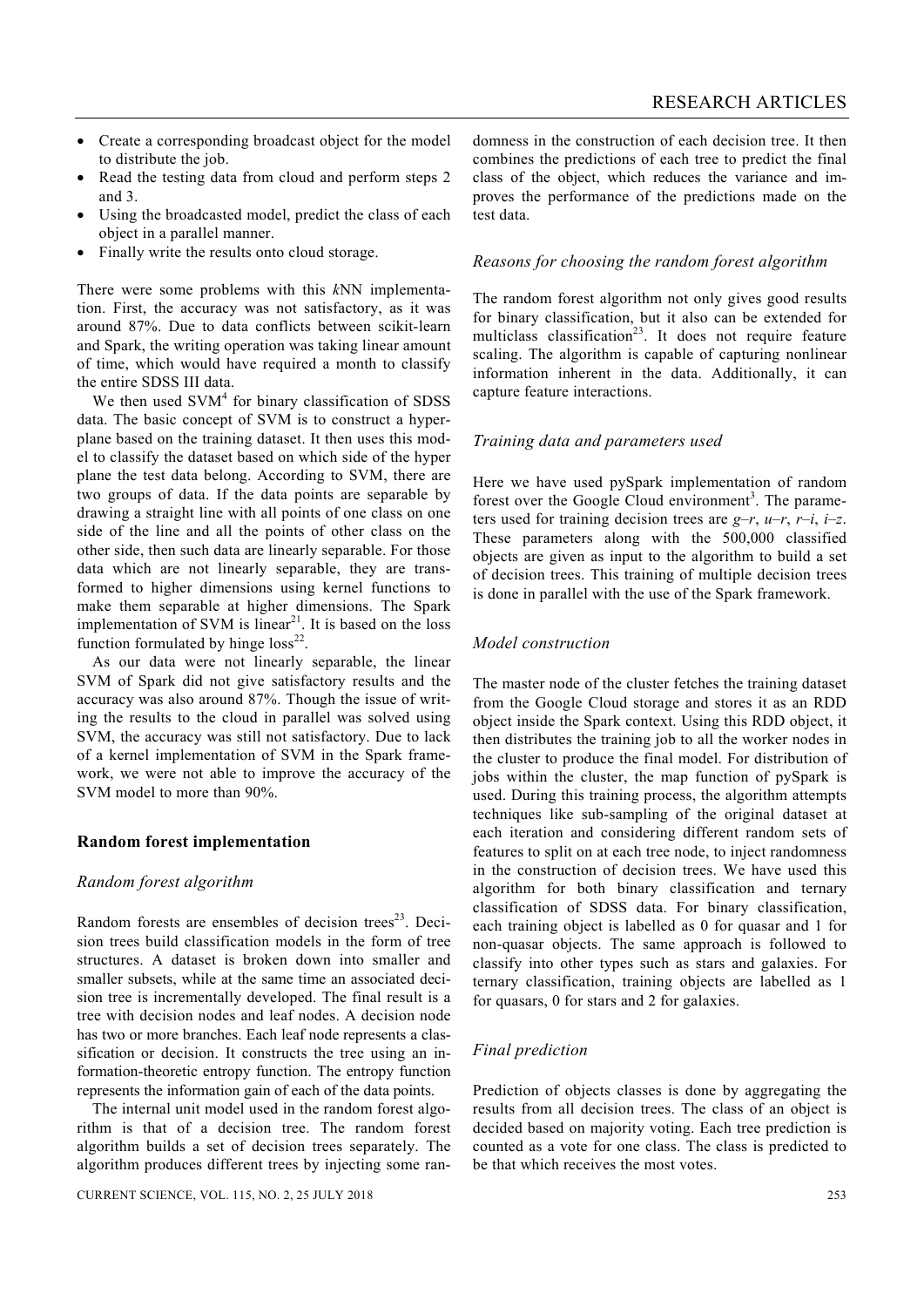```
Box 1. Pseudocode for ternary classification 
1 | # Creating Spark Context for the cluster environment
2 \vert sc = SparkContext ('local', 'test script')
3 | # Reading Training file from Google Cloud
4 data = sc. textFile (trainingFile) 
5 
6 # Defining Method to compute features and assign labels to each object 
7 def parsePoint (line ): 
8 Assign label as 0 for star , 1 for quasar and 2 for galaxy
9 Compute g–r,u–r, r–i, i–z as features for each object 
10 return LabeledPoint (label, features)
11 
12 # Removing Header from the training file
13 | header = data .first ()
14 data = data . filter (lambda line : line != header)
15 # Parsing the training file as per the method defined above
16 | parsedData = data .map(parsePoint)
17 | # Create a model using Random Forest Algorithm
18 | model = RandomForest . trainClassifier (parsedData , numClasses = 3,
           categoricalFeaturesInfo={}, numTrees = 21, featureSubsetStrategy='auto', 
          imputiy =' entropy', maxDepth = 20, maxBins = 32)19 testData = sc. textFile (testingFile)
20 
21 | # Defining Method to parse the testing file
22 def parseTestData (line): 
23 | Assign object ID as label for each object
24 Compute g–r, u–r, r–i, i–z as features for each object 
25 return (label, features)
26 
27 # Parsing the testing file as per the method defined above
28 parsedTestData = testData .map(parseTestData)
29 
30 # Making predictions using the model created in line 18 
31 predictions = model. predict ( parsedTestData .map(lambda x: x[1]))
32 labelsAndPredictions = parsedTestData .map (lambda lp: lp [0]) .zip(predictions) 
33 
34 | # Defining Method to parse the results
35 def getResults (t): 
36 Assign object ID as label<br>37 Assign feature as STAR. G
          Assign feature as STAR, GALAXY, QSO for 0, 2, 1 respectively
38 return (label, features) 
39 
40 # Parsing the results as per the method defined above
41 resultList = labelsAndPredictions .map(getResults) 
42 #Save the results back to the cloud 
43 resultList . saveAsTextFile (destination)
```
# *Writing final results*

In this study we had 1,183,850,913 unclassified objects. These were stored in the Google Cloud storage. The objects were read from the storage and stored as an RDD object in the Spark context. Using this RDD object, the job of predicting the class for the object was distributed across the worker nodes of the cluster, using model from training step. This result of prediction was stored back into the Google Cloud Platform by writing it into a csv file in a parallel manner.

# *Explanation of the pseudocode for ternary classification*

In line 2 in Box 1, the Spark context is created to handle all Spark jobs in the cluster. In line 4, the training file is read from Google Cloud storage and stored as an RDD object inside the Spark context. From lines 7 to 11, a method parsePoint is defined which splits each data object of the training file into labels and features. For labels it assigns 0 for star, 1 for quasar and 2 for galaxy. It computes  $g-r$ ,  $u-r$ ,  $r-i$ ,  $i-z$  values for each object and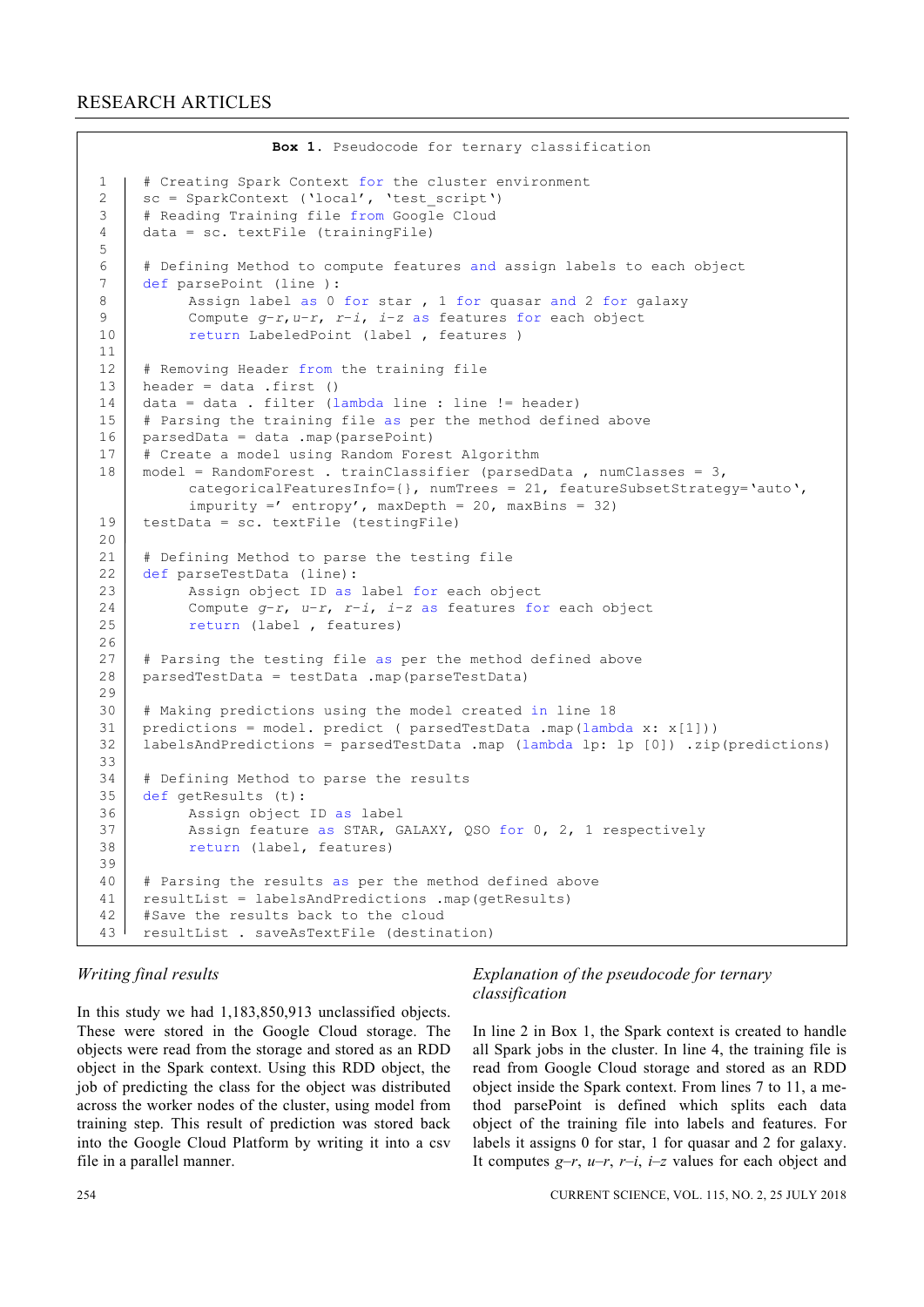| Original data – sample<br>Table 3. |          |          |          |          |          |
|------------------------------------|----------|----------|----------|----------|----------|
| Object ID                          | u        | g        | r        | İ.       | z        |
| 1237645879551000764                | 20.98709 | 18.55396 | 19.23725 | 25.91849 | 18.41879 |
| 1237645879551066262                | 18.23754 | 17.20153 | 17.58132 | 19.41061 | 16.90159 |
| 1237645879562862699                | 19.28224 | 18.95554 | 19.03111 | 20.14984 | 18.78287 |
| 1237645879580098737                | 20.11118 | 19.53674 | 20.00373 | 20.19055 | 19.36661 |
| 1237645943973675227                | 20.77234 | 18.22479 | 19.19735 | 23.54567 | 17.63784 |
| 1237645943435034783                | 18.95963 | 16.81595 | 17.58961 | 21.46995 | 16.40388 |
| 1237645943435034775                | 18.50592 | 16.20174 | 17.0387  | 21.10589 | 15.65076 |

**Table 4.** Results – sample

| Object ID           | Class         |
|---------------------|---------------|
| 1237645879551000764 | <b>GALAXY</b> |
| 1237645879551066262 | <b>GALAXY</b> |
| 1237645879562862699 | <b>STAR</b>   |
| 1237645879580098737 | <b>OSO</b>    |
| 1237645943973675227 | <b>GALAXY</b> |
| 1237645943435034783 | <b>STAR</b>   |
| 1237645943435034775 | STAR          |

assigns them as features for those objects. From lines 13 to 14, it removes the header from the testing file. In line 16, it calls the parsePoint with the training file RDD object as an argument and collects the parsed training file into another RDD object. In line 18, it creates a model using the random forest algorithm over the parsed RDD object created in line 16. In line 19, it reads the testing file from the Google Cloud storage and stores it as an RDD object. From lines 22 to 25, it defines a method parseTestData, which splits the testing file as labels and features for each object. The object ID is assigned as label and the values of  $g-r$ ,  $u-r$ ,  $r-i$ ,  $i-z$  as features for each object of the testing file. In line 28, it calls the method parseTestData with the testing file RDD object as an argument to function and collects the parsed testing file into another RDD object. In line 31, using the model created in line 18, it makes predictions for each of the testing file objects and collects the results of the classification into an RDD object. From lines 35 to 41, it defines and calls a method getResults which converts the result RDD object into a readable format by converting labels back to their respective classes. In line 42, it writes results back to the Google Cloud storage.

#### **Results**

The results of this study are stored in several large commaseparated values (CSV) files. Each row stores the object ID and the corresponding class to which it belongs. Tables 3 and 4 show the format of our original dataset and the results respectively. The classified results of the entire 1,183,850,913 unclassified objects took around 17 h of processing, and the total size of the classified data is around 40 GB. They have been divided into 7 files, each about 600 MB in size and containing the results of approximately  $1.3 \times 10^7$  unclassified objects. The results are available online (https://doi.org/10.6084/m9.figshare. 5143255.v1).

## *Results of binary versus multiclass classification*

A binary classification is a concept of predicting the classes from a two-class problem, whereas in multiclass classification we are concerned with the class of an object as being one among more than two possible classes. Our initial work was on binary classification of data into quasars and non-quasars. Figure 4 shows the Mollweide projection of a sample of our binary classification results.

 The most common measure to assess the performance of a classifier is accuracy, but it ignores many of the factors which should be taken into account when assessing the classifier. Accuracy just gives an idea about the count of correct classifications. This count alone might not be a good classification measure for certain datasets. In particular for SDSS data, 90% of the objects are non-quasars. So any classifier which would classify entire data into non-quasar would get an accuracy of 90% which seems impressive, but that figure ignores all quasar objects in the data. In order to get a better assessment of the classifier we have used a receiver operating characteristics (ROC) graph<sup>24</sup>. This technique assesses the performance of the classifier. This is especially useful for domains like SDSS, where the data have skewed class distribution. ROC graphs are two-dimensional, in which true positive rate is plotted on the *y*-axis and false positive rate on the *x*-axis. An ROC graph depicts the tradeoffs between true positive and false positive. Here we have used spark implemented ROC metric to measure accuracy and precision of random forest classifier, and Table 5 presents the results.

 The random forest algorithm for binary classification gave an accuracy of 94%. The same approach was used for binary classification of stars and galaxies. The accuracy for all these categories was around 94%.

 For multiclass classification, we classified the data into quasars, stars and galaxies. Using the random forest algorithm for multiclass classification, we were able to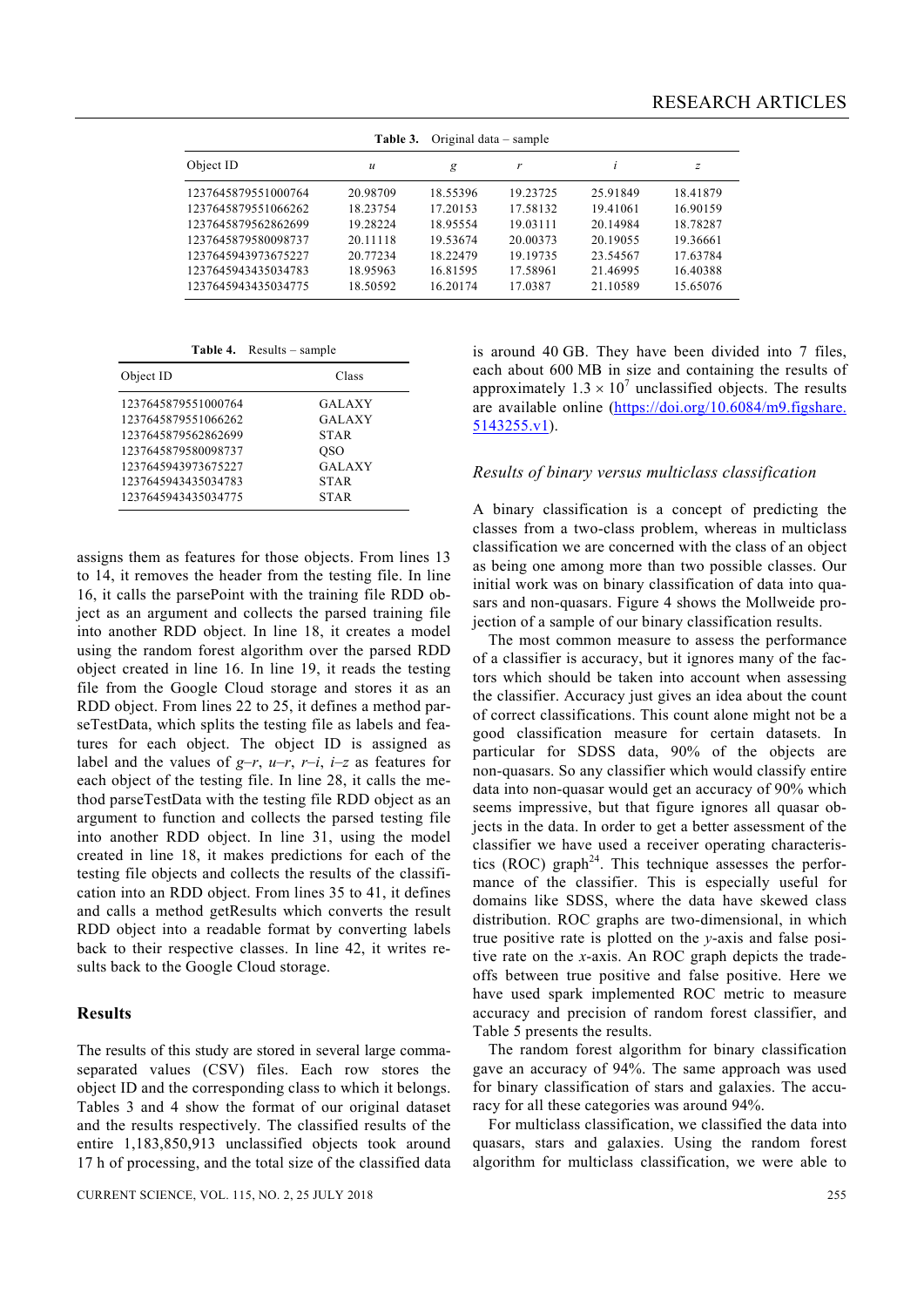# RESEARCH ARTICLES



**Figure 3.** *a*, Binary versus ternary classification. *b*, Binary versus multiclass classification.



**Figure 4.** Mollweide projection of sample of binary classification Figure 4.<br>results<sup>28,29</sup>.

achieve an accuracy of 92%. Table 5 gives a summary of the results for binary classification.

#### *Parameters relevant to accuracy*

The main parameters that are relevant to the accuracy of the algorithm are described below.

*Number of trees:* A general tendency of decision trees is to overfit to the given data. According to the bias variance lemma, a model which is prone to over-fitting is highly unstable<sup>25</sup>. This suggests that a decision tree is very sensitive to any slight change of data. This property of decision trees leveraged by the random forest algorithm to build diverse models using only a subset of data and features to construct a decision tree. As the trees are diverse from each other, increasing the number of trees decreases the variance in predictions, improving the models test-time accuracy. We found that when the number of trees was 10, the algorithm gave an accuracy of 90% for binary classification and 87% for three-way classification. By increasing the number of trees from 10 to 50 improved our accuracy to 94% for binary classification and 92% for three-way classification (Figure 3 *a*). However, after this point, the accuracy remained the same but increasing the number of trees increased training time linearly. Increasing the number of trees above 100 might yield slightly better results, but it might take much longer to just train the model; so for the entire process of training and testing, it might take more than a day.

*Maximum tree depth:* This parameter implies the maximum depth each tree can take in the algorithm. Increasing the tree depth makes the model more expressive and powerful. With a maximum depth of 20, we were able to achieve an accuracy of 94% for binary classification and 92% for three-way classification (Figure 3 *b*).